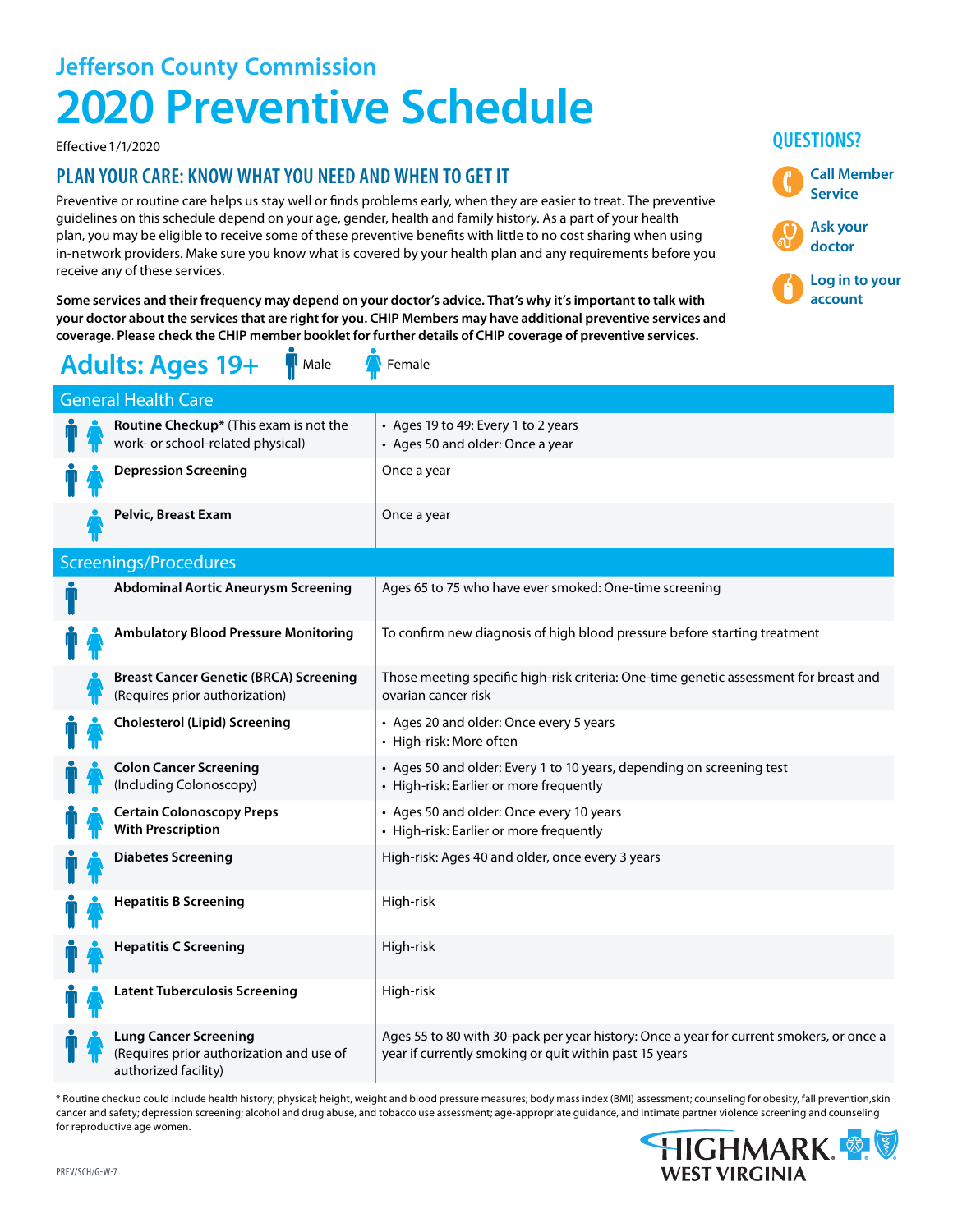## **Adults: Ages 19+**

| Screenings/Procedures |                                                                                                                     |                                                                                                                                                                                                                      |  |  |  |  |  |
|-----------------------|---------------------------------------------------------------------------------------------------------------------|----------------------------------------------------------------------------------------------------------------------------------------------------------------------------------------------------------------------|--|--|--|--|--|
|                       | Mammogram                                                                                                           | Ages 40 and older: Once a year including 3-D                                                                                                                                                                         |  |  |  |  |  |
|                       | <b>Osteoporosis (Bone Mineral Density)</b><br>Screening                                                             | Age 65 and older: once every 2 years. Younger if at risk as recommended by physician                                                                                                                                 |  |  |  |  |  |
|                       | Pap Test                                                                                                            | • Ages 21 to 65: Every 3 years, or annually, per doctor's advice<br>• Ages 30 to 65: Every 5 years if HPV or combined Pap and HPV are negative<br>• Ages 65 and older: Per doctor's advice                           |  |  |  |  |  |
|                       | <b>Sexually Transmitted Disease (STD)</b><br>Screenings and Counseling (Chlamydia,<br>Gonorrhea, HIV and Syphilis)  | Sexually active males and females                                                                                                                                                                                    |  |  |  |  |  |
|                       | Immunizations**                                                                                                     |                                                                                                                                                                                                                      |  |  |  |  |  |
|                       | Chicken Pox (Varicella)                                                                                             | Adults with no history of chicken pox: One 2-dose series                                                                                                                                                             |  |  |  |  |  |
|                       | Diphtheria, Tetanus (Td/Tdap)                                                                                       | • One-time Tdap<br>• Td booster every 10 years                                                                                                                                                                       |  |  |  |  |  |
|                       | Flu (Influenza)                                                                                                     | Every year (Must get at your PCP's office or designated pharmacy vaccination provider;<br>call Member Service to verify that your vaccination provider is in the Highmark<br>network)                                |  |  |  |  |  |
|                       | Haemophilus Influenzae Type B (Hib)                                                                                 | For adults with certain medical conditions to prevent meningitis, pneumonia and<br>other serious infections; this vaccine does not provide protection against the flu and<br>does not replace the annual flu vaccine |  |  |  |  |  |
|                       | <b>Hepatitis A</b>                                                                                                  | At-risk or per doctor's advice: One 2 or 3 dose series                                                                                                                                                               |  |  |  |  |  |
|                       | <b>Hepatitis B</b>                                                                                                  | At-risk or per doctor's advice: One 2 or 3 dose series                                                                                                                                                               |  |  |  |  |  |
|                       | Human Papillomavirus (HPV)                                                                                          | To age 26: One 3-dose series                                                                                                                                                                                         |  |  |  |  |  |
|                       | Measles, Mumps, Rubella (MMR)                                                                                       | One or two doses                                                                                                                                                                                                     |  |  |  |  |  |
|                       | Meningitis*                                                                                                         | At-risk or per doctor's advice                                                                                                                                                                                       |  |  |  |  |  |
|                       | Pneumonia                                                                                                           | High-risk or ages 65 and older: One or two doses, per lifetime                                                                                                                                                       |  |  |  |  |  |
|                       | <b>Shingles</b>                                                                                                     | • Zostavax - Ages 60 and older: One dose<br>• Shingrix - Ages 50 and older: Two doses                                                                                                                                |  |  |  |  |  |
|                       | Preventive Drug Measures That Require a Doctor's Prescription                                                       |                                                                                                                                                                                                                      |  |  |  |  |  |
|                       | <b>Aspirin</b>                                                                                                      | • Ages 50 to 59 to reduce the risk of stroke and heart attack<br>• Pregnant women at risk for preeclampsia                                                                                                           |  |  |  |  |  |
|                       | <b>Folic Acid</b>                                                                                                   | Women planning or capable of pregnancy: Daily supplement containing<br>.4 to .8 mg of folic acid                                                                                                                     |  |  |  |  |  |
|                       | <b>Raloxifene Tamoxifen</b>                                                                                         | At-risk for breast cancer, without a cancer diagnosis, ages 35 and older                                                                                                                                             |  |  |  |  |  |
|                       | <b>Tobacco Cessation</b><br>(Counseling and medication)                                                             | Adults who use tobacco products                                                                                                                                                                                      |  |  |  |  |  |
|                       | Low to Moderate Dose Select Generic<br><b>Statin Drugs For Prevention of</b><br><b>Cardiovascular Disease (CVD)</b> | Ages 40 to 75 years with 1 or more CVD risk factors (such as dyslipidemia, diabetes,<br>hypertension, or smoking) and have calculated 10-year risk of a cardiovascular event<br>of 10% or greater.                   |  |  |  |  |  |

\* Meningococcal B vaccine per doctor's advice.

\*\* Must get at your PCP's office or designated pharmacy vaccination provider. Call Member Service to verify that your vaccination provider is in the Highmark network.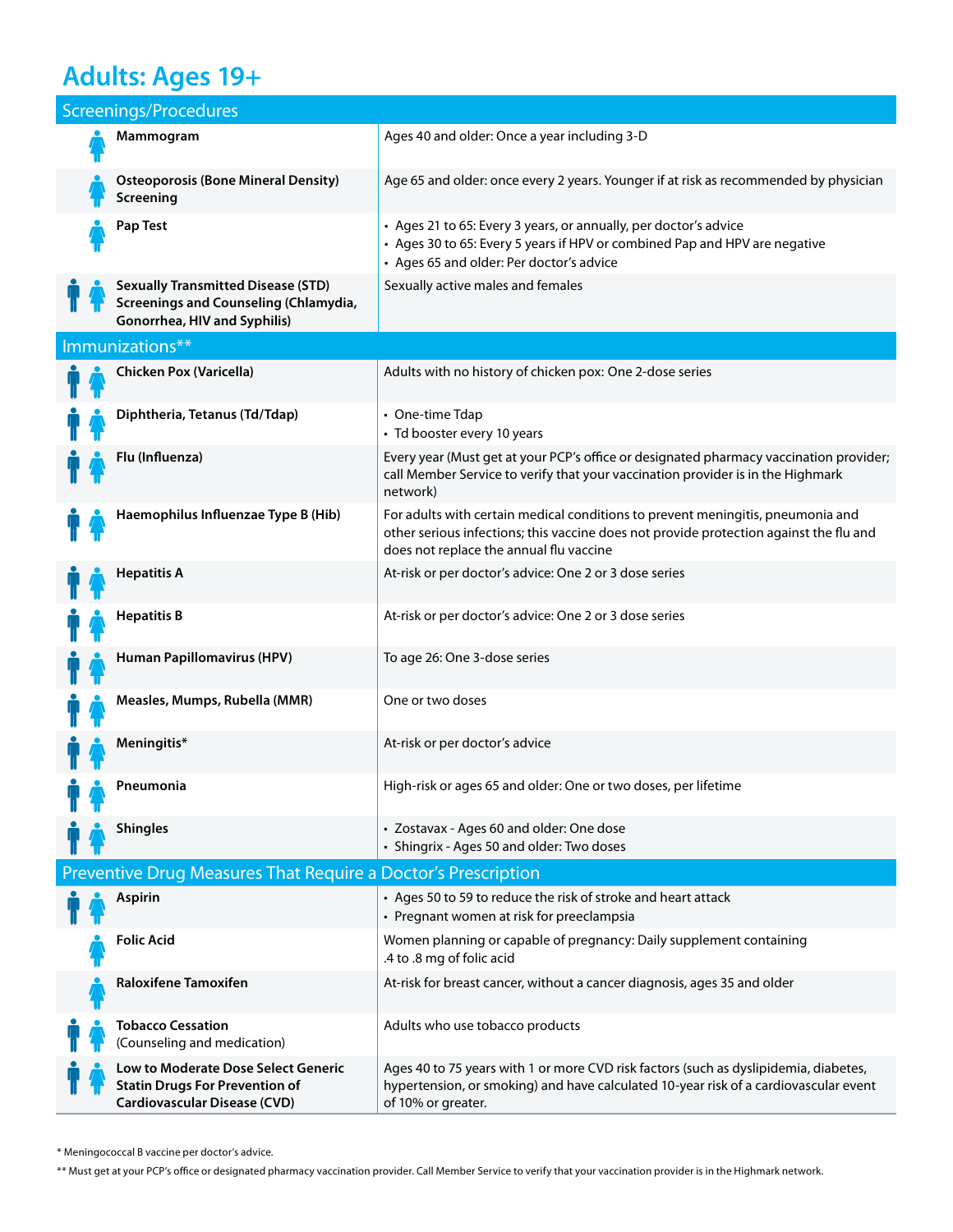| <b>Preventive Care for Pregnant Women</b>                                                                                                                                                                                                                                                                                                 |                                                                                                                                                                                                                                                                                                               |                                                                                                                                                                                                                  |  |  |  |
|-------------------------------------------------------------------------------------------------------------------------------------------------------------------------------------------------------------------------------------------------------------------------------------------------------------------------------------------|---------------------------------------------------------------------------------------------------------------------------------------------------------------------------------------------------------------------------------------------------------------------------------------------------------------|------------------------------------------------------------------------------------------------------------------------------------------------------------------------------------------------------------------|--|--|--|
| <b>Screenings and Procedures</b>                                                                                                                                                                                                                                                                                                          | • Gestational diabetes screening<br>• Hepatitis B screening and immunization,<br>if needed<br>• HIV screening<br>• Syphilis screening<br>• Smoking cessation counseling<br>• Depression screening during pregnancy<br>and postpartum<br>• Depression prevention counseling during<br>pregnancy and postpartum | • Rh typing at first visit<br>• Rh antibody testing for<br>Rh-negative women<br>• Tdap with every pregnancy<br>• Urine culture and sensitivity<br>at first visit<br>• Alcohol misuse screening and<br>counseling |  |  |  |
| Prevention of Obesity, Heart Disease and Diabetes                                                                                                                                                                                                                                                                                         |                                                                                                                                                                                                                                                                                                               |                                                                                                                                                                                                                  |  |  |  |
| Adults With BMI 25 to 29.9 (Overweight)<br>and 30 to 39.9 (Obese) Are Eligible For:                                                                                                                                                                                                                                                       | • Additional annual preventive office<br>visits specifically for obesity and<br>blood pressure measurement<br>• Additional nutritional counseling<br>visits specifically for obesity                                                                                                                          | • Recommended lab tests:<br>$-$ ALT<br>- AST<br>- Hemoglobin A1c or fasting glucose<br>- Cholesterol screening                                                                                                   |  |  |  |
| <b>Adult Diabetes Prevention Program (DPP)</b>                                                                                                                                                                                                                                                                                            |                                                                                                                                                                                                                                                                                                               |                                                                                                                                                                                                                  |  |  |  |
| <b>Applies to Adults</b><br>• Without a diagnosis of Diabetes (does<br>not include a history of Gestational<br>Diabetes) and<br>• Overweight or obese (determined by<br><b>BMI</b> ) and<br>• Fasting Blood Glucose of 100-125 mg/<br>dl or HGBA1c of 5.7 to 6.4 percent or<br><b>Impaired Glucose Tolerance Test of</b><br>140-199mg/dl. | weight loss.                                                                                                                                                                                                                                                                                                  | Enrollment in certain select CDC recognized lifestyle change DPP programs for                                                                                                                                    |  |  |  |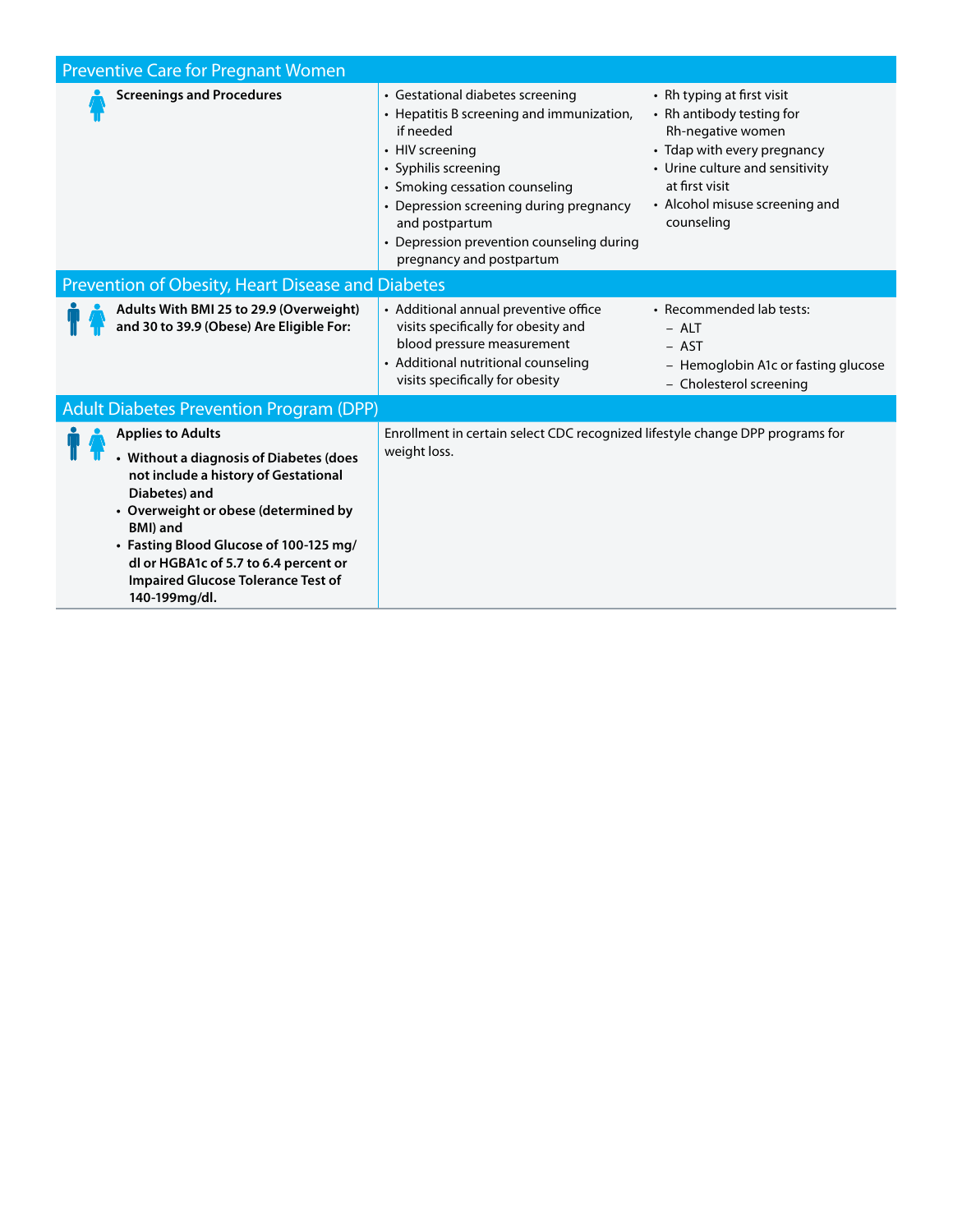# **2020 Preventive Schedule**

### **PLAN YOUR CHILD'S CARE: KNOW WHAT YOUR CHILD NEEDS AND WHEN TO GET IT**  $\qquad$  **QUESTIONS?**

Preventive or routine care helps your child stay well or finds problems early, when they are easier to treat. Most of these services may not have cost sharing if you use the plan's in-network providers. Make sure you know what is covered by your health plan and any requirements before you schedule any services for your child.

**It's important to talk with your child's doctor. The frequency of services, and schedule of screenings and immunizations depends on what the doctor thinks is right for your child.**

## **TY** Children: Birth to 30 Months<sup>1</sup>

| <b>General Health Care</b>                                                                 | <b>Birth</b> | 1M | 2M     | 4M        | 6M        | <b>9M</b> | <b>12M</b> | <b>15M</b>                         | <b>18M</b> | <b>24M</b>                                        | <b>30M</b> |
|--------------------------------------------------------------------------------------------|--------------|----|--------|-----------|-----------|-----------|------------|------------------------------------|------------|---------------------------------------------------|------------|
| Routine Checkup* (This exam is<br>not the preschool- or day care-<br>related physical.)    | $\bullet$    | ●  | 0      | $\bullet$ | $\bullet$ | $\bullet$ | $\bullet$  | $\bullet$                          | $\bullet$  | $\bullet$                                         |            |
| <b>Hearing Screening</b>                                                                   | $\bullet$    |    |        |           |           |           |            |                                    |            |                                                   |            |
| <b>Screenings</b>                                                                          |              |    |        |           |           |           |            |                                    |            |                                                   |            |
| <b>Autism Screening</b>                                                                    |              |    |        |           |           |           |            |                                    | $\bullet$  | О                                                 |            |
| <b>Critical Congenital Heart Disease</b><br>(CCHD) Screening With<br><b>Pulse Oximetry</b> | $\bullet$    |    |        |           |           |           |            |                                    |            |                                                   |            |
| <b>Developmental Screening</b>                                                             |              |    |        |           |           | $\bullet$ |            |                                    |            |                                                   |            |
| <b>Hematocrit or Hemoglobin</b><br>Screening                                               |              |    |        |           |           |           | e          |                                    |            |                                                   |            |
| <b>Lead Screening</b>                                                                      |              |    |        |           |           | ●         | $\bullet$  |                                    |            | $\bullet$                                         |            |
| <b>Newborn Blood</b><br><b>Screening and Bilirubin</b>                                     | $\bullet$    |    |        |           |           |           |            |                                    |            |                                                   |            |
| <b>Immunizations</b>                                                                       |              |    |        |           |           |           |            |                                    |            |                                                   |            |
| <b>Chicken Pox</b>                                                                         |              |    |        |           |           |           |            | Dose 1                             |            |                                                   |            |
| Diphtheria, Tetanus, Pertussis<br>(DTaP)                                                   |              |    | Dose 1 | Dose 2    | Dose 3    |           |            |                                    | Dose 4     |                                                   |            |
| Flu (Influenza)**                                                                          |              |    |        |           |           |           |            |                                    |            | Ages 6 months to 30 months: 1 or 2 doses annually |            |
| Haemophilus Influenzae<br>Type B (Hib)                                                     |              |    | Dose 1 | Dose 2    | Dose 3    |           |            | Dose 4                             |            |                                                   |            |
| <b>Hepatitis A</b>                                                                         |              |    |        |           |           |           | Dose 1     |                                    | Dose 2     |                                                   |            |
| <b>Hepatitis B</b>                                                                         | Dose 1       |    | Dose 2 |           |           |           | Dose 3     |                                    |            |                                                   |            |
| Measles, Mumps, Rubella (MMR)                                                              |              |    |        |           |           |           |            | Dose 1                             |            |                                                   |            |
| Pneumonia                                                                                  |              |    | Dose 1 | Dose 2    | Dose 3    |           |            | Dose 4                             |            |                                                   |            |
| Polio (IPV)                                                                                |              |    | Dose 1 | Dose 2    |           |           |            | Ages 6 months to 18 months: Dose 3 |            |                                                   |            |
| <b>Rotavirus</b>                                                                           |              |    | Dose 1 | Dose 2    | Dose 3    |           |            |                                    |            |                                                   |            |

\* Routine checkup could include height and weight measures, behavioral and developmental assessment, and age-appropriate guidance. Additional: Instrument vision screening to assess risk for ages 1 and 2 years. \*\* Must get at your PCP's office or designated pharmacy vaccination provider. Call Member Service to verify that your vaccination provider is in the Highmark network.

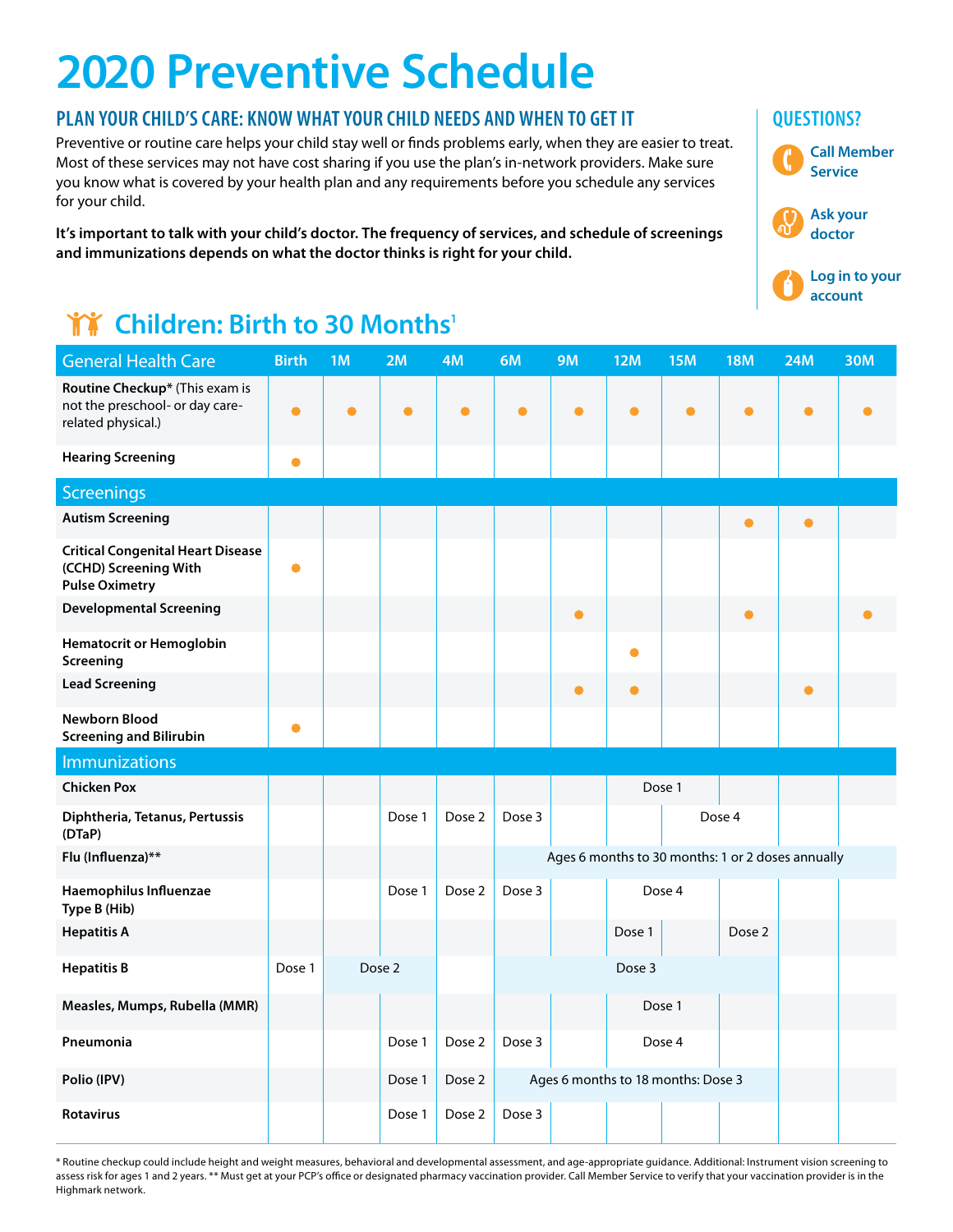## **TT** Children: 3 Years to 18 Years<sup>1</sup>

| <b>General Health Care</b>                                                                                                   | 3Y        | 4Y                  | <b>5Y</b>                                                                   | 6Y                                                         | <b>7Y</b> | <b>8Y</b>           | <b>9Y</b> | <b>10Y</b>              | <b>11Y</b>          | <b>12Y</b>                                                                                           | <b>15Y</b>                   | <b>18Y</b>    |
|------------------------------------------------------------------------------------------------------------------------------|-----------|---------------------|-----------------------------------------------------------------------------|------------------------------------------------------------|-----------|---------------------|-----------|-------------------------|---------------------|------------------------------------------------------------------------------------------------------|------------------------------|---------------|
| Routine Checkup* (This exam<br>is not the preschool- or day<br>care-related physical)                                        | $\bullet$ |                     |                                                                             |                                                            |           |                     |           |                         |                     | Once a year from ages 11 to 18                                                                       |                              |               |
| <b>Ambulatory Blood Pressure</b><br>Monitoring**                                                                             |           |                     |                                                                             |                                                            |           |                     |           |                         |                     |                                                                                                      |                              |               |
| <b>Depression Screening</b>                                                                                                  |           |                     |                                                                             |                                                            |           |                     |           |                         |                     | Once a year from ages 11 to 18                                                                       |                              |               |
| <b>Hearing Screening***</b>                                                                                                  |           |                     |                                                                             |                                                            |           |                     |           |                         |                     |                                                                                                      |                              |               |
| <b>Visual Screening***</b>                                                                                                   |           | O                   |                                                                             | $\bullet$                                                  |           | 0                   |           | O                       |                     |                                                                                                      | $\bullet$                    |               |
| <b>Screenings</b>                                                                                                            |           |                     |                                                                             |                                                            |           |                     |           |                         |                     |                                                                                                      |                              |               |
| <b>Hematocrit or Hemoglobin</b><br>Screening                                                                                 |           |                     |                                                                             | Annually for females during adolescence and when indicated |           |                     |           |                         |                     |                                                                                                      |                              |               |
| <b>Lead Screening</b>                                                                                                        |           |                     | When indicated (Please also refer to your state-specific recommendations)   |                                                            |           |                     |           |                         |                     |                                                                                                      |                              |               |
| <b>Cholesterol (Lipid) Screening</b>                                                                                         |           |                     |                                                                             |                                                            |           |                     |           |                         |                     | Once between ages 9-11 and ages 17-21                                                                |                              |               |
| <b>Immunizations</b>                                                                                                         |           |                     |                                                                             |                                                            |           |                     |           |                         |                     |                                                                                                      |                              |               |
| <b>Chicken Pox</b>                                                                                                           |           | Dose 2              |                                                                             |                                                            |           |                     |           |                         |                     | If not previously<br>(4 weeks apart)                                                                 | vaccinated: Dose 1 and 2     |               |
| Diphtheria, Tetanus, Pertussis<br>(DTaP)                                                                                     |           | Dose 5              |                                                                             |                                                            |           |                     |           |                         | One<br>dose<br>Tdap |                                                                                                      |                              |               |
| Flu (Influenza)****                                                                                                          |           |                     | Ages 3 to 18: 1 or 2 doses annually                                         |                                                            |           |                     |           |                         |                     |                                                                                                      |                              |               |
| Human Papillomavirus (HPV)                                                                                                   |           |                     |                                                                             |                                                            |           |                     |           | 3 doses all other ages. |                     | Provides long-term protection against cervical and<br>other cancers. 2 doses when started ages 9-14. |                              |               |
| Measles, Mumps, Rubella<br>(MMR)                                                                                             |           | Dose 2              |                                                                             |                                                            |           |                     |           |                         |                     |                                                                                                      |                              |               |
| Meningitis*****                                                                                                              |           |                     |                                                                             |                                                            |           |                     |           |                         | Dose 1              |                                                                                                      | Age 16: One-<br>time booster |               |
| Pneumonia                                                                                                                    |           | Per doctor's advice |                                                                             |                                                            |           |                     |           |                         |                     |                                                                                                      |                              |               |
| Polio (IPV)                                                                                                                  |           | Dose 4              |                                                                             |                                                            |           |                     |           |                         |                     |                                                                                                      |                              |               |
| <b>Care for Patients With Risk Factors</b>                                                                                   |           |                     |                                                                             |                                                            |           |                     |           |                         |                     |                                                                                                      |                              |               |
| <b>BRCA Mutation Screening</b><br>(Requires prior authorization)                                                             |           |                     |                                                                             |                                                            |           | Per doctor's advice |           |                         |                     |                                                                                                      |                              |               |
| <b>Cholesterol Screening</b>                                                                                                 |           |                     | Screening will be done based on the child's family history and risk factors |                                                            |           |                     |           |                         |                     |                                                                                                      |                              |               |
| <b>Fluoride Varnish</b><br>(Must use primary care doctor)                                                                    |           | Ages 5 and younger  |                                                                             |                                                            |           |                     |           |                         |                     |                                                                                                      |                              |               |
| <b>Hepatitis B Screening</b>                                                                                                 |           |                     |                                                                             |                                                            |           |                     |           |                         |                     | Per doctor's advice                                                                                  |                              |               |
| <b>Hepatitis C Screening</b>                                                                                                 |           |                     |                                                                             |                                                            |           |                     |           |                         |                     |                                                                                                      | High-risk                    |               |
| <b>Latent Tuberculosis Screening</b>                                                                                         |           |                     |                                                                             |                                                            |           |                     |           |                         |                     |                                                                                                      |                              | High-<br>risk |
| <b>Sexually Transmitted</b><br><b>Disease (STD) Screenings</b><br>and Counseling (Chlamydia,<br>Gonorrhea, HIV and Syphilis) |           |                     |                                                                             |                                                            |           |                     |           |                         | ages 15-18          | • For all sexually active individuals<br>• HIV routine check once between                            |                              |               |
| <b>Tuberculin Test</b>                                                                                                       |           | Per doctor's advice |                                                                             |                                                            |           |                     |           |                         |                     |                                                                                                      |                              |               |

\*Routine checkup could include height and weight measures, behavioral and developmental assessment, and age-appropriate guidance; alcohol and drug abuse, and tobacco use assessment. \*\* To confirm new diagnosis of high blood pressure before starting treatment. \*\*\* Hearing screening once between ages 11-14, 15-17 and 18-21. Vision screening covered when performed in doctor's office by having the child read letters of various sizes on a Snellen chart. Includes instrument vision screening for ages 3, 4 and 5 years. A comprehensive vision exam is performed by an ophthalmologist or optometrist and requires a vision benefit. \*\*\*\* Must get at your PCP's office or designated pharmacy vaccination provider. Call Member Service to verify that your vaccination provider is in the Highmark network. \*\*\*\*\* Meningococcal B vaccine per doctor's advice.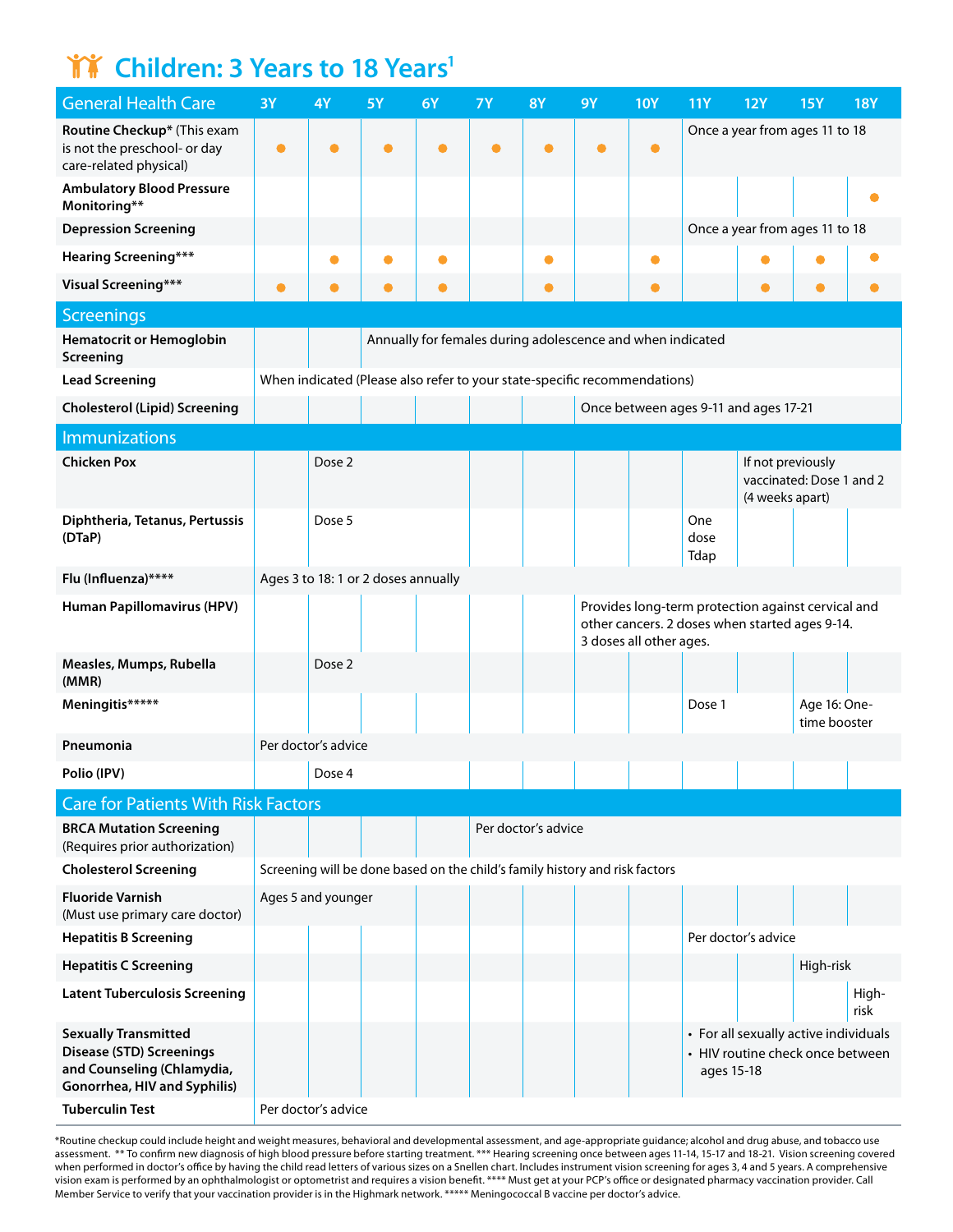## **THE Children: 6 Months to 18 Years<sup>1</sup>**

| Preventive Drug Measures That Require a Doctor's Prescription                                                                                                                                                                                                                                                                     |                                                                                                                                                                                                                                                                                                                            |  |  |  |  |  |  |
|-----------------------------------------------------------------------------------------------------------------------------------------------------------------------------------------------------------------------------------------------------------------------------------------------------------------------------------|----------------------------------------------------------------------------------------------------------------------------------------------------------------------------------------------------------------------------------------------------------------------------------------------------------------------------|--|--|--|--|--|--|
| <b>Oral Fluoride</b>                                                                                                                                                                                                                                                                                                              | For ages 6 months to 16 years whose primary water source is deficient in fluoride                                                                                                                                                                                                                                          |  |  |  |  |  |  |
| <b>Prevention of Obesity and Heart Disease</b>                                                                                                                                                                                                                                                                                    |                                                                                                                                                                                                                                                                                                                            |  |  |  |  |  |  |
| Children With a BMI in the 85th to 94th Percentile<br>(Overweight) and the 95th to 98th Percentile<br>(Obese) Are Eligible For:                                                                                                                                                                                                   | • Additional annual preventive office visits specifically for obesity<br>• Additional nutritional counseling visits specifically for obesity<br>• Recommended lab tests:<br>- Alanine aminotransferase (ALT)<br>- Aspartate aminotransferase (AST)<br>- Hemoglobin A1c or fasting glucose (FBS)<br>- Cholesterol screening |  |  |  |  |  |  |
| <b>Adult Diabetes Prevention Program (DPP) Age 18</b>                                                                                                                                                                                                                                                                             |                                                                                                                                                                                                                                                                                                                            |  |  |  |  |  |  |
| <b>Applies to Adults</b><br>• Without a diagnosis of Diabetes (does<br>not include a history of Gestational<br>Diabetes) and<br>• Overweight or obese (determined by<br>BMI) and<br>• Fasting Blood Glucose of 100-125 mg/<br>dl or HGBA1c of 5.7 to 6.4 percent or<br><b>Impaired Glucose Tolerance Test of</b><br>140-199mg/dl. | Enrollment in certain select CDC recognized lifestyle change DPP programs for<br>weight loss.                                                                                                                                                                                                                              |  |  |  |  |  |  |